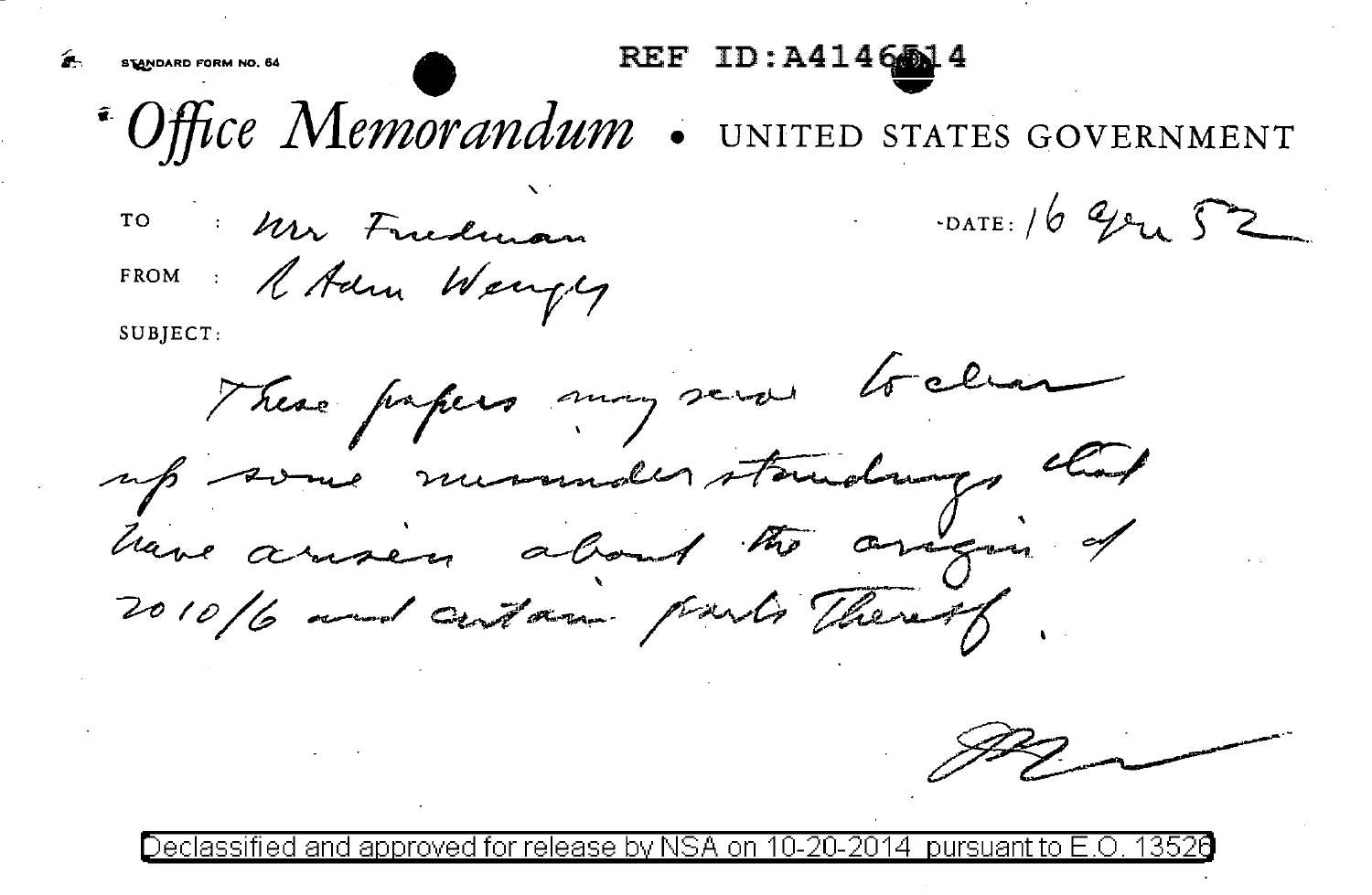

 $2\mu$  Jan 52

MENORANDUN FOR GENERAL CANINE

SUBJECT: AFSAC

1. In considering the troubles that appear to beset AFSA, much has been made over the alteration of the original concept of AFSAC which resulted from JCS 2010/6. It is alleged that whereas AFSAC (or rather its predecessor,  $\Lambda$ ICIAC) was originally established as purely an advisory body, JCS 2010/6 established it as a controlling authority over AFSA. In view of the interest which the Brownell Committee appears to be taking in AFSAC and USCIB. I believe it may be advisable to clarify some of the misunderstanding that has arisen.

2. As stated in J.C.S. 2010/6, the present charter of AFSAC was prepared by the members of AFSAC "pursuant to the directive by the Secretary of Defense in the Appendix to JCS 2010.<sup>11</sup> After a review of the original statement of the status and functions of AFSAC, as set forth in the latter document, it was concluded that:

The anomolus position of AFSAC as an advisory council to the **a.** JCS within AFSA should be clarified, and

It was essential to create a more workable mechanism than JCS  $b_{\bullet}$ 2010 provided.

3. In creating AFSA as a joint or unified organization, the Secretary of Defense had not designated an Executive Agent as in the case of other unified operations or activities. l'oreover, the establishing directive did not provide an alternative means of delegating with respect to matters under jurisdiction of the JCS, any authority to make decisions, even on minor matters, nor any authority to implement such decisions, as was normally vested in an Executive Agent. In order to prevent the Director from being hamstrung by these omiscions, it was concluded that arrangements should be made so that everything requiring authoritative decision at a level above DIRMFSA would not have to be referred to the JCS. The solution arrived at merely provided that when there was unanimous agreement in AFSAC on matters other than those of major policy the Director would be authorized to implement the agreement without reference to the JCS. This was considered to be reasonable since the Director normally had to obtain the implementing support from the Services, and the members of AFSAC were the individuals who would normally advise their respective Chiefs on such questions. In effect, this arrangement would merely permit obtaining consent for the necessary support at a subordinate level, thereby facilitating action. This concept is written into para 3a. of Enclosure "B" to JCS 2010/6.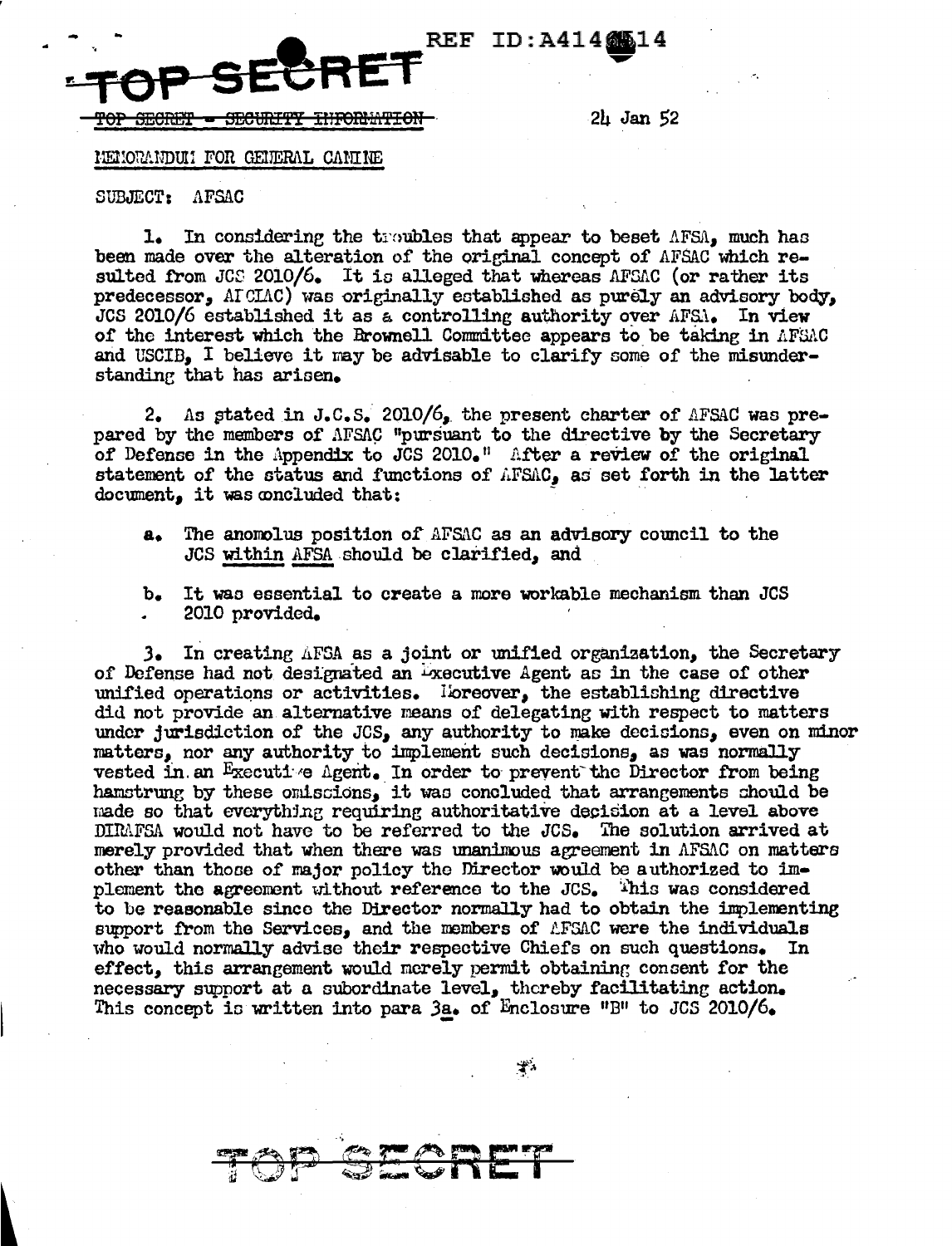## REF ID:A41466

## **OP SECRET**

 $\overline{CP}$  SECRET  $2l_1$  Jan 52

SUBJECT: AFSAC

4. In connection with the forogoing, several provisions of the original directive were maintained for the Director's protection:

- a. He retained procedural decision on matters involving AFSAC:
- b. He remained Chairman of AFSAC with a vote which could not be overridden;
- c. He continued to have direct access to the JCS.

By virtue of these safeguards, it did not appear that the authority of  $\overline{\text{M}}$ RAFSA would be essentially affected. On the contrary, changes made were such as to inprove his ability to exercise that authority.

> J. N. WENGER Rear Admiral, U. S. Navy Deputy Director, Armed Forces Security Agency

> > ',

## OP SECR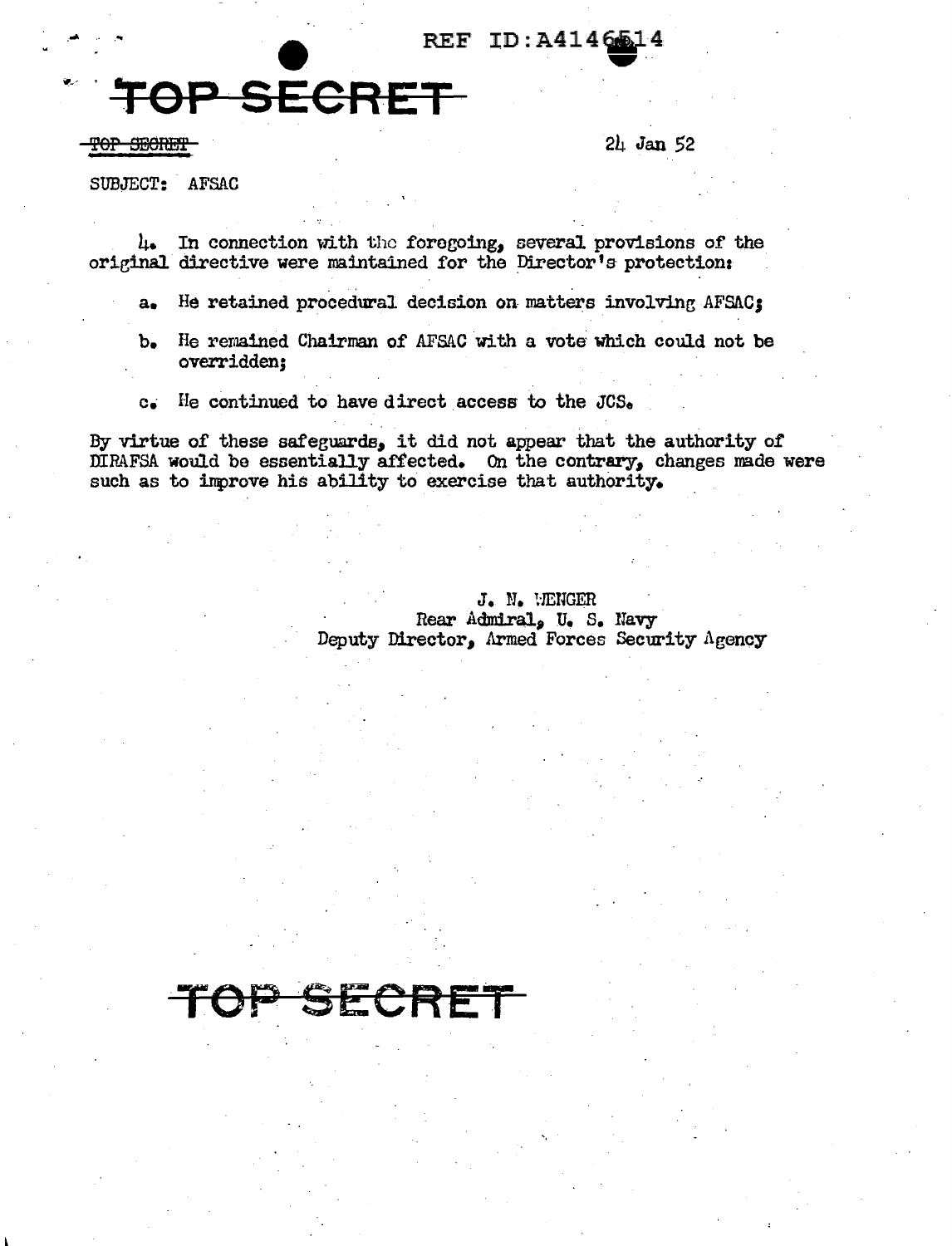THE JOINT CHIEFS OF STAFF Washington  $25$ , D.C.

 $ID: A4146414$ 

<del>SEGR.</del>

SH-956-49  $2\mu$  l'ay 1949

IENIORANDUM FOR: Hajor General Stafford LeR. Irwin. USA Hajor General C.P. Cabell, USAF Rear Admiral T.B. Inglis, USN Rear Admiral E.E. Stone, USN Colonel Carter W. Cjarke, USA Colonel R.H. Lynn, USAF

> Subject: Formation of the Armed Forces Communications Intelligence Advisory Council

## Reference: JCS 2010

OP SECRET REF

1. Pursuant to the enclosed directive by the Secretary of Defense, dated 20 <sup>Fi</sup>ay 1949, the Joint Chiefs of Staff have appointed you as members of an ad hoc committee for the purpose of submitting recommendations to them on:

> a. Whether the additional members, one from each of the Services, should be nominated as stated in paragraph 2 c of the enclosed directive, and if affirmative, nominations of such members, and

b. Nomination of the Director of the Armed Forces Communications Intelligence Advisory Council (AFCIAC).

2. For your information, it is the intention of the Joint Chiefs of Staff, after they act upon your recommendations, to then direct the AFCIAC to draw up and submit to them proposed terms of reference for the Director. It is therefore suggested that preliminary work on the directive be started at this time.

 $C = 0 - P - Y$ 

For the Joint Chiefs of Staff:

W. G. LALOR Captain, U.S. Navy, Secretary